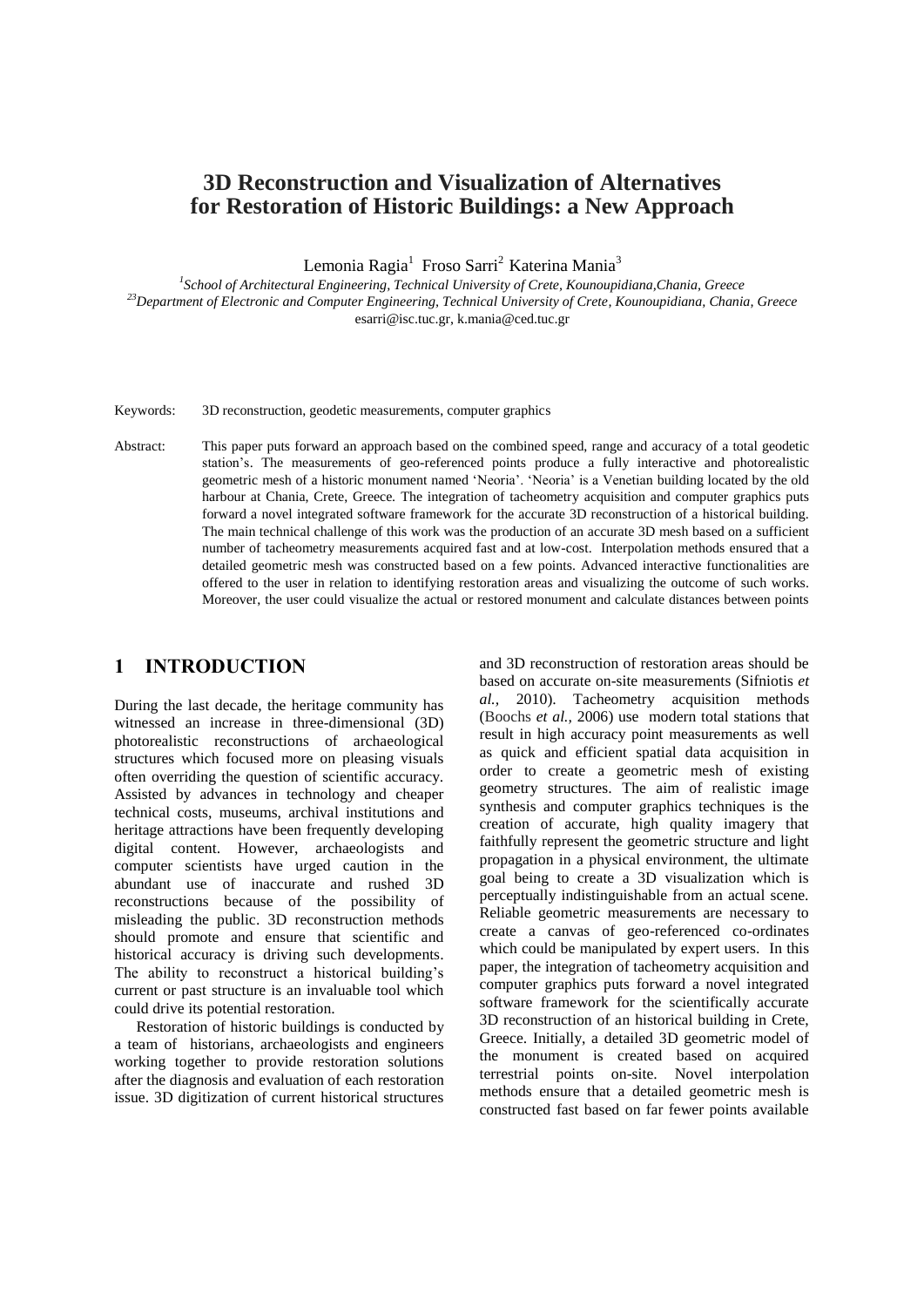compared to laser scanning. The geometric mesh is lit utilizing modern global illumination algorithms. Advanced interactive functionalities are offered to the user who can interactively manipulate as well as navigate the geometric model. Based on adequate point acquisition, the user can determine the position and extent of erosions in the material surfaces, whether the surface is smooth or includes bumps, whether there are cleaved and damaged pieces or cracks and the size of determined areas that subsequently require full restoration. It can also be investigated whether the edges of the walls and roof are vertically aligned or whether there are related discrepancies. The goal is to offer to the expert user an interactive scientific tool which determines whether the building needs maintenance and what interventions need to be pursued.

#### **1.1 Motivation**

The building named 'Neoria' (Figure 1) is a beautiful historic building located at the old harbor of the old city of Chania, Greece. It was completed in 1599 by the Venetians, consisting of seven continuous domes and used for ship repair during the winter time.



Figure 1: Neoria Historical Building.

The current state of this monument is compromised as it stands a few meters from the water facing, at times, adverse climate conditions. As shown in Figure 2, parts of the monument's stone walls have fallen, entire sections of walls are loose and certain edges of the building are partially or entirely destroyed. Significant structural elements are impaired and, as a result, Neoria is slowly losing its original beauty. Cracks are now appearing and restoration efforts had been limited or wrongly conducted. For instance, in order to repair cracks, craftsmen had often applied unsuitable modern materials such as cement. The outcome of such badly managed restorations was that at times, repairs had destroyed neighboring elements to the restoration areas rather than preserving them.



Figure 2: Neoria restoration issues.

The scope of this work is to provide archaeologists with a technological and relatively low-cost solution which will enable them to reconstruct the monument at its current state fast. Tacheometry measurements on-site are part of a detailed dataset of the monuments facades and interior. Such measurements could provide a geometric mesh which enables expert users to further inspect the digitally reconstructed monument in detail and at every angle when planning its restoration. Unlike time-consuming and lengthy laser scanning processes, the methodology proposed is fast, low-cost and of high scientific accuracy. In this paper, we present the integrated software framework for the scientific 3D reconstruction and visualization of Neoria in Chania, Crete employing a modern total station and advanced computer graphic techniques.

### **1.2 Previous Work**

Two 3D data acquisition methods have been widely documented in research literature as part of the 3D reconstruction process of archeological monuments: photogrammetry and laser scanning. Photogrammetry is a widely-adopted image-based process requiring specialized hardware and software such as a non-standard digital camera for photogrammetry and a digital station (Gruen 1998, Mayer *et al.,* 2004, Kersten 2006, El Hakim *et al.,* 2007, Schaich 2004). It is widely used for the 3D digitization of historical monuments (Lingua *et al.,* 2003). Although photogrammetry's end result is a high-resolution 3D model including geometric data for restoration, it is a complex procedure that requires specialized equipment and software. Dark shadows and low luminance areas of structures prevent efficient data acquisition resulting in uncompleted geometry. On the other hand, laser scanning technology extracts high resolution point clouds and it is widely used for the scientific documentation of historical monuments (Boehler *et al.,* 2004). 3D laser scanning allows the reconstruction of individual parts of historical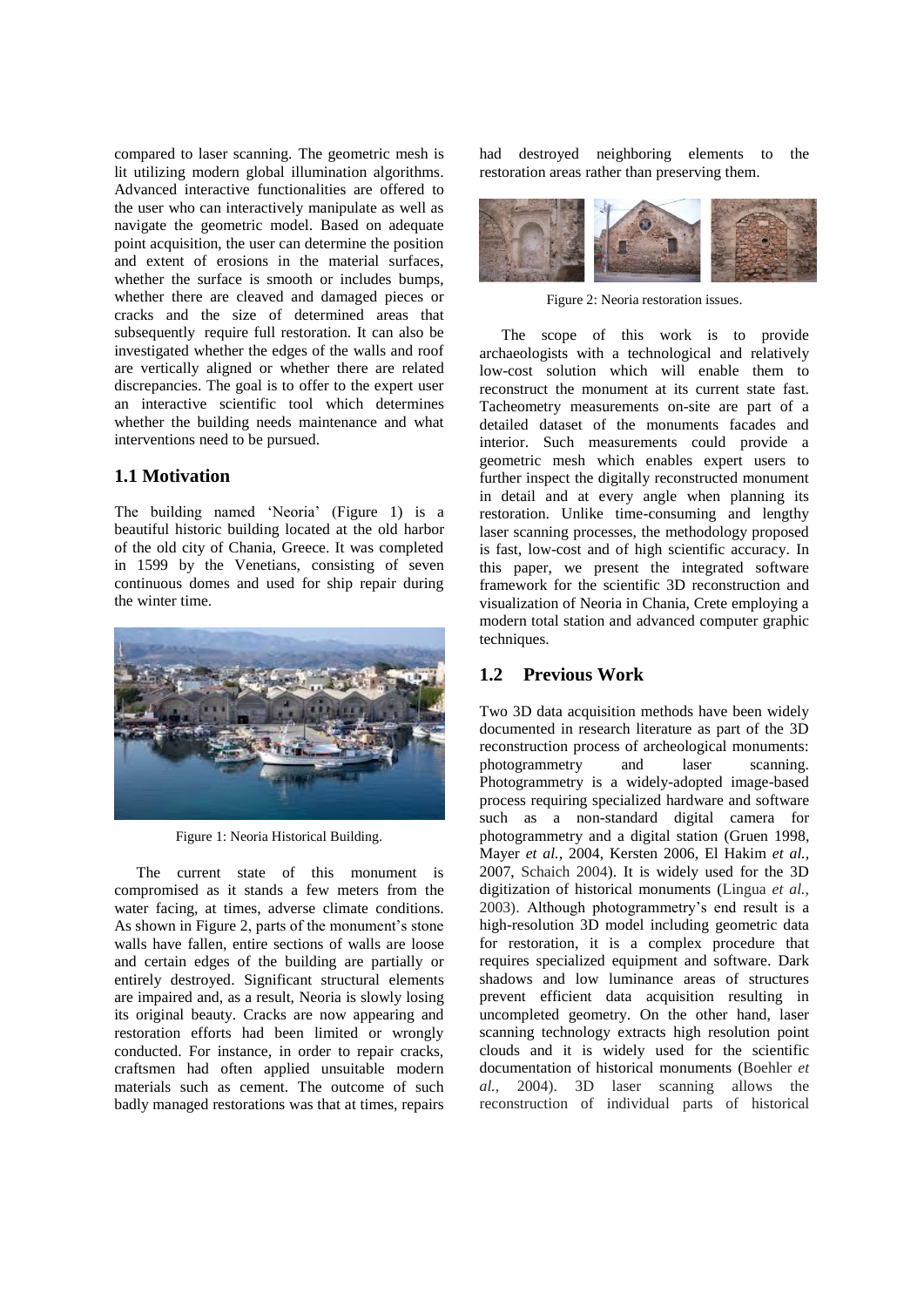monuments producing a fine geometry mesh (Allen *et al.,* 2003). Laser scanning supports the maintenance, preservation and restoration of monuments based on a highly detailed spatial data set (Balzani *et al*., 2004, Julia *et. al.,* 2010). Both photogrammetry and laser scanning create an accurate geometric mesh and provide rich detail. However, in the process, both produce a large amount of data and the post processing is quite complicated (Grussenmeyer *et al.*, 2008). In our approach we use as an alternative geodetic total stations which are portable, inexpensive, widely available, requiring less training and having a wide range of other applications. The goal of this approach is to deploy a relatively low-cost total station in order to acquire the co-ordinates of specific surface points of Neoria in Chania's harbour area. The advantage of using a total station to acquire measurements on-site is that it performs fast digital data collection of spatial co-ordinates of archaeological monuments. It is an optical instrument used to measure horizontal and vertical angles in order to determine relative position. The main technical challenge was to produce an accurate 3D geometric mesh based on an efficient amount of spatial co-ordinates that the total station captured in the field.

### **1.3 Methodology**

In this paper, we propose an optimized tacheometry surveying technique employing a total station for the monument surveying. The measurement technique put forward is quick, flexible and accurate, requiring a small number of points acquired in interest areas which at the final stage of processing are connected to form a geometric mesh (Andrews *et al.,* 2009). If needed, an additional amount of points can be easily acquired in places and used in conjunction with previously acquired datasets.

The 3D model is constructed by connecting the acquired 3D points in order to reconstruct a geometric mesh of a surface. Surface reconstruction algorithms take as input a set of sample points that describe the shape or topology of an object in three dimensions and convert these points into a 3D model. There is a vast variety of algorithms which reconstruct the topology surface from sample points in three dimensional space. The input of such algorithms is a set of 3D coordinates utilized to construct a polygonal mesh. A mesh consists of

vertices, edges and polygons. The 3D points are considered vertices forming edges and polygons.

Reconstruction algorithms which compute geometries either create the mesh using the existing points as vertices or employ implicit functions to approximate the surface. Algorithms utilizing implicit surfaces documented in research literature are the Poisson surface reconstruction (Kazhdan *et al.,* 2006) and Hoppe's algorithm (Hoppe *et al.,* 1992). Popular algorithms which compute geometries are the powercrust algorithm **(**Amenta *et al.,* 2001) and the ball pivoting algorithm (Bernardini *et al.,* 1999). After the surface is reconstructed, subdivision is often needed. Subdivision surfaces are polygon mesh surfaces generated from a starting mesh through an iterative process that levels the mesh while increasing its density. Complex smooth surfaces can be derived in a reasonably predictable way from relatively simple meshes. There are two kinds of subdivision schemes; approximating subdivision surfaces and interpolating subdivision surfaces. Approximating means that the result surfaces approximate the initial meshes and that after subdivision, the newly generated points are not included in the initial surfaces. Examples of such subdivision algorithms are [Catmull–Clark](http://en.wikipedia.org/wiki/Catmull%E2%80%93Clark_subdivision_surface) (Catmull and Clark, 1978), and Doo-Sabin subdivision surface (Doo and Sabin, 1978). Interpolating subdivision means that after the subdivision, the control points of the original mesh are interpolated to form the resulting surface. A popular method of interpolating subdivision is the butterfly subdivision (Zorin *et al.,* 1996). Although widely used when dealing with laser scanning point clouds, these algorithms require dense point clouds to produce an accurate model. The workflow of 3D reconstruction based on a rather small amount of acquired measurements utilizing a total station is detailed in the following sections.

## **2 RECONSTRUCTION IN 3D**

### **2.1 Data Acquisition**

The outlines of the seven buildings of the Neoria complex were initially measured, along with the edges of the doors and the windows. Due to the extent of the erosion, the framework proposed provides measurements of the angles and distance to surveyed points recorded digitally. Subsequently, the *x*, *y* and *z* coordinates of each point were calculated and connected, offering a 3D model of the monument. A distance accuracy of  $\pm 2$ mm to  $\pm 5$ mm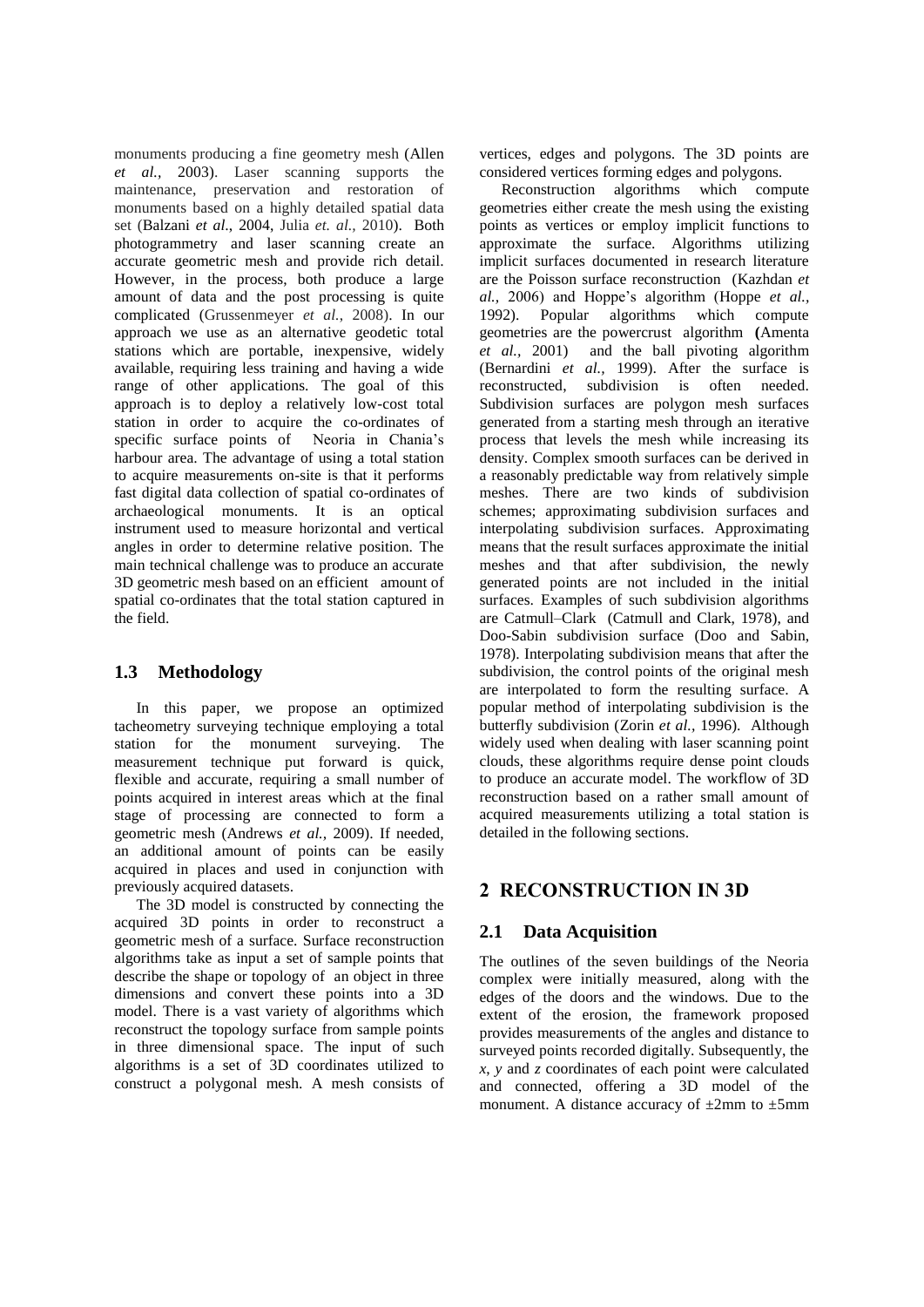was inherent to each point. In order to survey the whole monument, the total station acquired measurements based on selected positions called 'stations'. The number of spatial points that were measured was about 780.

#### **2.2 Data Processing**

The raw data were acquired in the form of the Greek geodetic system coordinates. Civil3d by Autodesk, processes geodetic data in the form of coordinates as input and converts them to 3D points. The raw data were imported as Greek Geodetic Reference System GGRS 87 coordinates. A survey database was created and the points were treated as point groups, processed concurrently or in parts as needed. The coordinates acquired are now treated as 3D points in space, forming a sparse 3D point cloud. The main technical challenge of this phase was to produce an accurate 3D mesh based on a low resolution 3D point cloud. The spatial data acquisition method adopted, although quick and efficient, it doesn't provide a large volume of information in the form of a high resolution point cloud that other methods such as laser scanning achieve. We will explain, in the following sections, how an accurate geometric mesh was produced based on a sufficient number of geodetic measurements rather than on a dense, often complex, point cloud.

#### **2.3 Surface Reconstruction**

Surface reconstruction algorithms vary depending on how they handle available spatial data (Tang *et al.,* 2013). In order to reconstruct a 3D surface based on total station measurements, approximating algorithms were quickly dismissed. These algorithms require dense point clouds to produce an accurate model. In this case here, the exact geodetic measurements acquired in the field were to be interpolated in order to produce a finer geometric mesh. An appropriate interpolation algorithm would take as input a sufficient amount of points recorded via the geodetic total station and identify spatial areas where interpolation is needed in order to fill in gaps appearing in-between measurements. An example of the implementation of the ball pivoting algorithm as applied to a small subset of the total station measurements is shown in Figure 3. There are holes and geometry discontinuities due to lack of surface information and varying density of the data. The best approach would be to use Delaunay triangulation

to form a Triangular Irregular Network (TIN surface) (Edelsbrunner, 2000).



Figure 3: Implementation of the ball-pivoting algorithm. Holes and discontinuities are visible.

#### **2.4 Delaunay Triangulation**

Given a set of data points, Delaunay triangulation produces a set of lines connecting each point to its natural neighbors. The Triangular Irregular Networks are used to represent surfaces in Geographic Information Systems (GIS - earth surfaces). In order to produce surfaces consisting of the four walls of the building, the axis of data was rotated 90 degrees facing upwards. The points belonging to each wall were processed separately. The x, y, z dimensions of each wall were designated appropriately to achieve the desired rotation. After implementing the necessary changes, four separate groups of data were derived subsequently processed as TIN surfaces. The points were connected to form triangles according to the Delaunay methodology. These networks were used as base surfaces (Figure 4), however, further processing was necessary in order to add further surface detail so that the realworld surface is approximated.



Figure 4: Delaunay Triangulation of the survey points.

#### **2.5 Surface Processing**

Initially, each wall was rotated so that they were correctly aligned attached to each other, forming the complete mesh of the monument. Depth information was integrated around the monument's windows and doors and the mesh was 'tweaked' wherever needed in order to correct limited mesh discontinuities. Each side of the building was processed and then subsequently aligned to form the complete building (Figure 5, 6).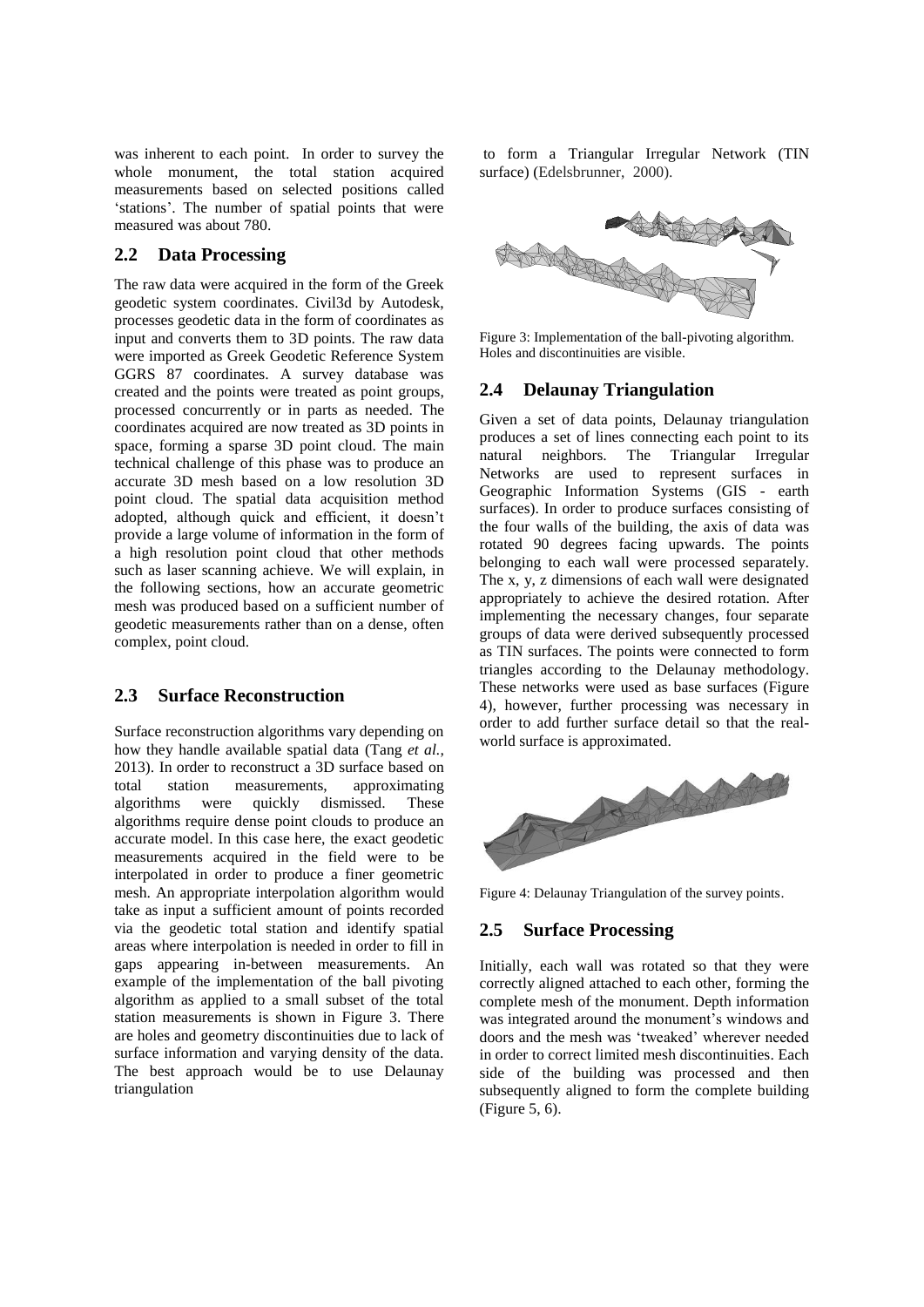At this point, a basic shape of the outline of the monument including details of its structure was completed. In order to integrate further detail, the surface was further subdivided. It was significant to maintain the original position of the vertices so that an interpolating subdivision could be deployed to fill in the gaps.



Figure 5: The base surface after corrections (South side). The depth of the doors and windows is visible.





The next step was to take into consideration the shape and quality of the surface. Large segments of the monument included insufficient spatial information because of the small amount of points recorded. For example, there were sparse blank spaces between windows. Additional spatial information around these areas was paramount in an effort to maintain the monument's initial shape. It was evident that interpolating subdivision methods deform such areas. By not succeeding to find surface information, they randomly add points in blank spaces, deforming the surface and negatively affecting the geometric fidelity of the model. A simple midpoint subdivision was applied to the spatial dataset (Chen and Prautzsch 2012). The subdivision scheme was applied at the point where every edge was split on its midpoint. A finer mesh with no distortion was acquired at the end of this process (Figure 7, 8).

To further approximate the real-world surface, the subdivided mesh was refined. A finer and smoother surface enables the application of detailed texturing on the surface making it more realistic. The problematic areas such as the circular windows and doors were initially brought into focus. To accomplice a realistic circular window, the edges of

the windows were further subdivided by applying a Meshsmooth modifier in a standard modeling software, which subdivides the geometry while interpolating the angles of new faces at corners and edges. This process resulted in the desired geometric shape around the problematic areas (Figure 8).



Figure 7: The 3d model after implementing midpoint subdivision.



Figure 8: Window details after further refinement.

#### **2.6 Texturing**

The 3D surface was textured applying images acquired on-site. In order to begin the process of texturing, the current, largely un-restored condition of the monument was taken into account. There are cracks, damages and alterations on the walls. Parts of the brick walls are missing and there are add-ons of modern materials applied to certain parts. The challenge was to apply such complex effects on the available plane polygonal faces. For this purpose, multi-texturing was employed. The primary set of textures included mostly images taken on the field. Normal mapping was applied which simulated the bumps and abnormalities of the surface by detecting the edges of the surface's constructed elements such as bricks, break lines, etc. offering the illusion of an uneven surface.

UV mapping is the process of forming a 2D image representation out of a 3D model, in order to correctly project a texture map on the model. During this process, the model's derived 3D mesh was unwrapped to a flat 2D image. This process involved splitting the geometric mesh into clusters by selecting similarly-looking parts and faces. In each cluster, the appropriate texture was applied as a diffuse map. The diffuse map is a texture used to define the surface's main colour. It sets the tint and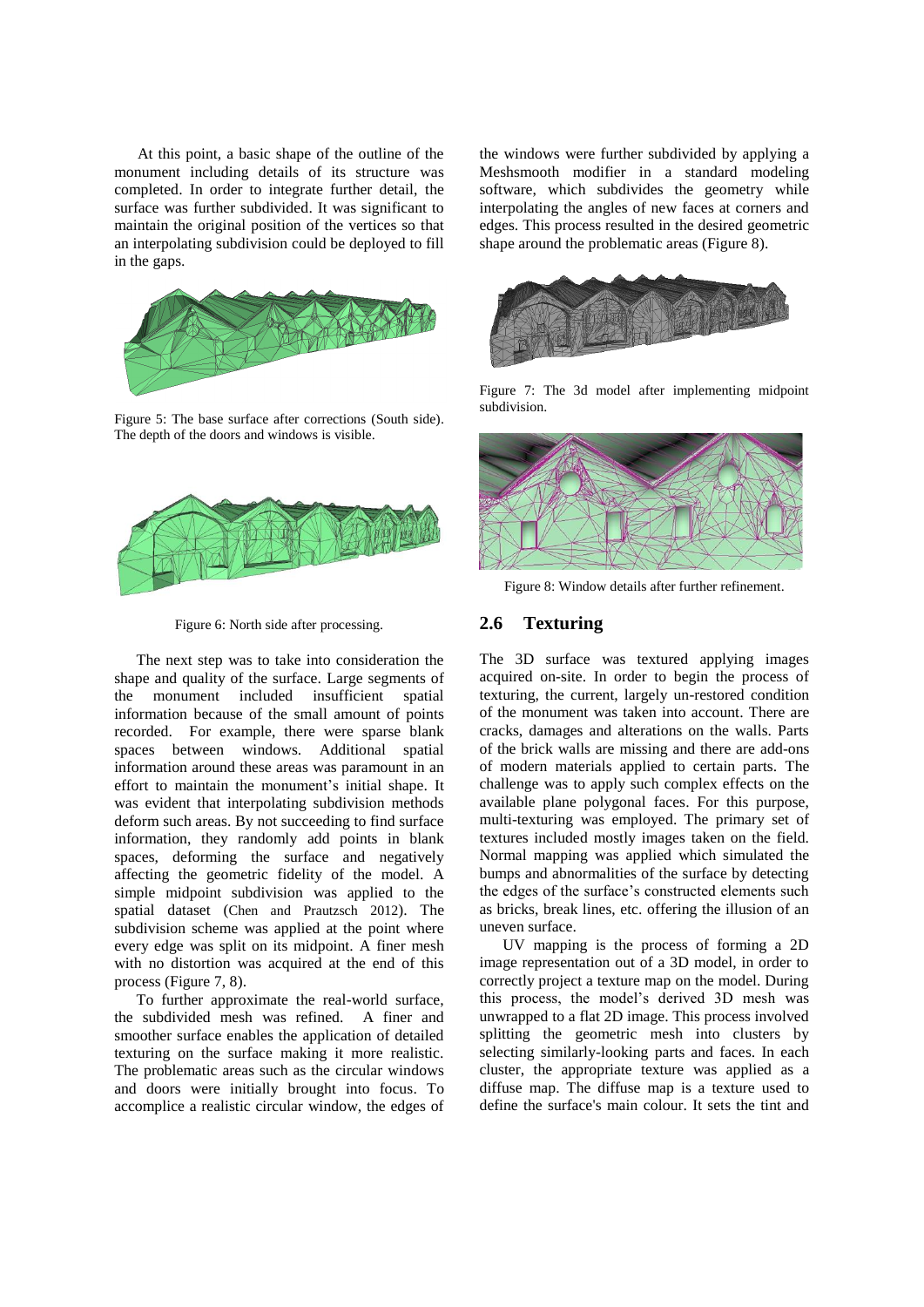intensity of diffuse light reflection on the surface. A simple diffuse map, however, does not communicate photorealism. The perception of realism as well as 3D depth is attained by normal mapping. Normal mapping simulates small displacements of the surface while the surface geometry is not modified. Instead, only the surface normal is modified as if the surface had been displaced. This is achieved by perturbing the surface normal of each object and using the perturbed normal during lighting calculations.

Normal maps consist of red, green, and blue. These RGB values translate to x, y, and z coordinates, allowing a 2D image to represent depth. The 2D image is applied to the surface. This way, a 3D surface simulates the lighting and ultimately the color associated with 3D coordinates. In the normal map, each pixel's color value represents the angle of the surface normal.

After texturing, the model was imported in a game engine, e.g. Unity3D. Game engines have become a tremendous asset in archaeological and architectural visualization. Unity3D is a powerful [cross-platform](http://en.wikipedia.org/wiki/Cross-platform) game engine developed by [Unity](http://en.wikipedia.org/wiki/Unity_Technologies)  [Technologies.](http://en.wikipedia.org/wiki/Unity_Technologies) It is used not only to develop [video](http://en.wikipedia.org/wiki/Video_game)  [games,](http://en.wikipedia.org/wiki/Video_game) but also for any kind of sophisticated 3D visualization which can be ported to the web or on any mobile platform.

#### **2.7 Lighting**

Photorealism relies heavily on lighting. After texturing, it is essential to apply a global illumination algorithm so that the lighting of the scene simulates real-world lighting conditions. Unity3D uses the Beast lighting algorithm. Unity Pro extends this functionality by *Global Illumination*, allowing for baking realistic and beautiful lighting, that would otherwise be impossible in real-time.

 Global illumination represents a group of [algorithms](http://en.wikipedia.org/wiki/Algorithm) used in [3D computer graphics](http://en.wikipedia.org/wiki/3D_computer_graphics) offering physics-based rendering by emulating interreflections in a scene. Such algorithms take into account not only the light which comes directly from<br>a light source (direct illumination, local a light source (*direct illumination*, *illumination*), but also perceives all surfaces in the scene as lights sources which, in turn, affect the lighting of other surfaces, whether reflective or not (*indirect illumination*). In fact, this is a recursive process which should be terminated when the global illumination algorithms are utilized. It is userdefined when the algorithm will terminate; in most cases this occurs when subsequent iterations do not produce perceivable additional lighting effects and

shadowing compared to the previous ones. Diffuse inter-reflection is a global illumination effect applied to architectural visualization and to the interior or exterior of buildings producing beautiful subtle shadowing and color-bleeding effects, integrated in the radiosity global illumination algorithm. The Beast lighting algorithm is a radiosity-like renderer that enhances the photorealism of the geometric mesh and offers a realistic as well as scientifically accurate simulation of the Neoria monument (Figures 9,10).



Figure 9: North side is lit.



Figure 10: South side is lit.

## **3 DIGITAL RESTORATION**

The goal of this work was to develop an interactive visualization tool which offers expert users the capability of interacting with a scientific 3D reconstruction of an existing monument acquiring information concerning its future restoration. The visual impact of such restoration is rendered after user interaction and presented to the user. Unity3D offers sophisticated tools for the development of 3D interactive applications and a programming interface utilized for the development of complex geometry behaviors, user interaction, etc. The final application's functionalities were programmed in Javascript.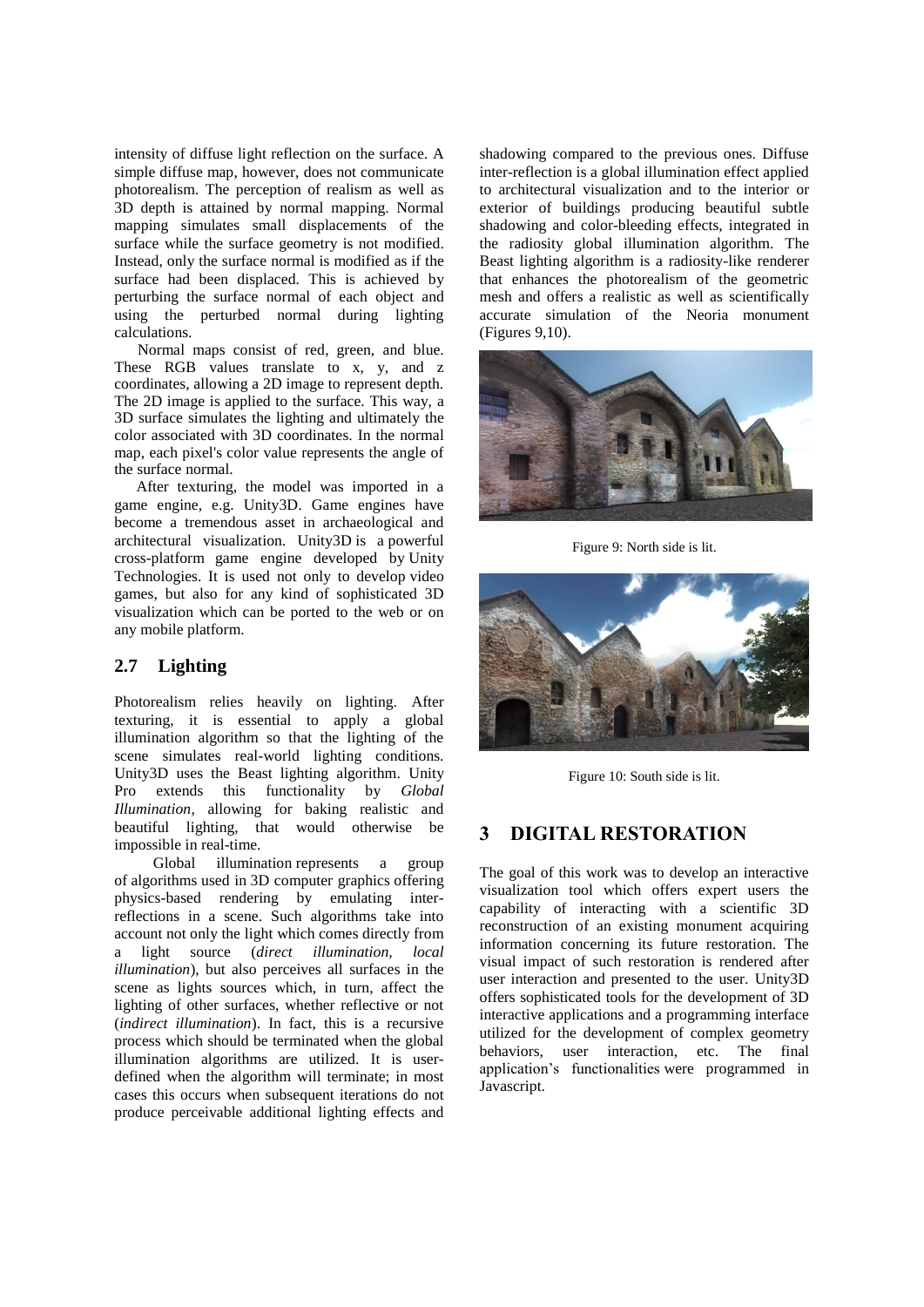#### **3.1 3D Interactive Visualization**

Interactive functionalities are provided to the user who dynamically manipulates as well as navigates the geometric model. The expert user can zoom on parts of the geometry for closer inspection and identify interest areas relevant to monument maintenance, erosion, wall alignment, cracks, measurements, etc.



Figure 11: Missing part of the building.



Figure 12: Digital restoration.

Advanced functionalities allow the user to alter the geometry provided. This operation is implemented in damaged areas which are in need of restoration represented as geometric mesh (Figures 11, 12). For instance, added cement can be removed and replaced visualized by acquiring textures derived from nondamaged areas (Figures 14, 15). Hotspots of interest and restoration areas can be activated through the on-screen menu (Figure 13). By interacting with the menu, the user can toggle between surfaces; for example, the user can visualize the monument surface as it exists today (Figure 16) and the restored surface rendered in red (Figures 17). In order to render the restored surface, the appearance of the non-damaged parts was taken into consideration, as well as the measurements of structural elements of neighbouring areas of interest. This process recreated missing surfaces while there was lack of architectural information.



Figure 13: Interactive application.

Scientific information is offered to the expert user in relation not only to potentially restored areas but also to measurements between areas, existing and restored (Figure 13). The user could select specific points on the surface and the system calculates the distance between them. Moreover, the user could actually visualize the co-ordinates of the original tachometry measurements and identify areas where the points are dense or scarce. The user could also visualize the current condition of the monument lit under different lighting conditions during the day. In order to aid further the specialists in restoration to extract architectural information, a functionality which can display information was implemented. This operation can be chosen from the screen menu, prompting the user to pick two points anywhere on the model and information regarding the position and relation of the chosen points is displayed. Their distance in 3d space is calculated, as long as their depth difference on the vertical surface.



Figure 14: Surface covered with concrete.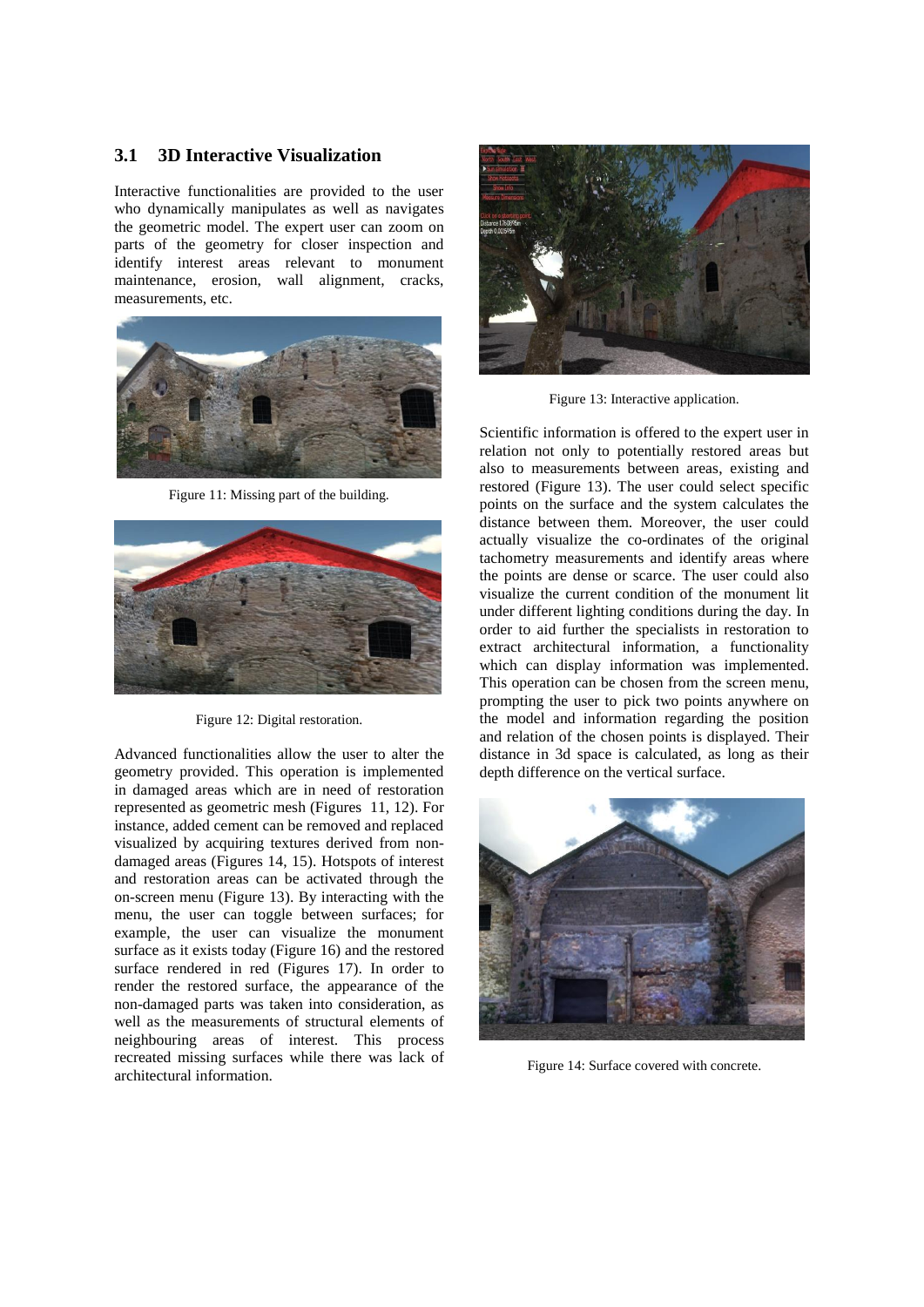

Figure 15: Corrected texture.



Figure 16: Door opening



Figure 17: Door opening restored.

The units are in meters. In that way each user can measure the dimensions of a particular feature or can gain information on the size and exact place of a restored part (Figure 17).

# **4 CONCLUSIONS**

In this paper, the integration of tacheometry acquisition and computer graphics puts forward a novel integrated software framework for the scientifically accurate 3D reconstruction of a historical building in Crete, Greece. The main technical challenge of this work was the production of a scientifically accurate 3D mesh based on a rather small number of tacheometry measurements acquired fast and at low-cost. Novel interpolation methods ensured that a detailed geometric mesh was constructed fast based on far fewer points available compared to laser scanning. Advanced interactive functionalities are offered to the user in relation to identifying restoration areas and visualizing the outcome of such works. Moreover, the user could visualize the co-ordinates of the points measured, calculate distances at will and navigate the complete 3D mesh of the monument. Future work will produce an advanced visualization system operated on a mobile platform, investigating the effectiveness of complex visualization techniques linked to diverse restoration strategies by local authorities, visualizing the visual impact of such restorations.

## **ACKNOWLEDGEMENTS**

We would like to thank Anastasia Tzigounaki, serving as the director of the 15th Ephorate of Prehistoric and Classical Antiquities in Chania, Greece, for her contribution to this work.

## **REFERENCES**

- Andrews, D, Bedford, J, Blake, B and Bryan, P., 2009. *Metric Survey Specifications for Cultural Heritage,* 2 edition. Swindon: English Heritage.
- Allen, P., K., Troccoli, A., Smith, B., Murray, S., Stamos, I., and Leordeanu, M., 2003. New methods for digital modeling of historic sites. *IEEE Computer Graphics and Applications* 23, no. 6: 32-41.
- Amenta, N., Choi, S., & Kolluri, R. K., 2001. The power crust. In Proceedings of the sixth ACM symposium on Solid modeling and applications, pp. 249-266.
- Balzani, M., Santopuoli, N., Grieco, A., & Zaltron, N. 2004. Laser scanner 3D survey in archaeological field: The Forum of Pompeii. In *International Conference on Remote Sensing Archaeology, Beijing*, pp. 169-175.
- Bernardini, F., Mittleman, J., Rushmeier, H., Silva, C., & Taubin, G., 1999. The ball-pivoting algorithm for surface reconstruction. Visualization and Computer Graphics, IEEE Transactions on, 5(4), 349-359.